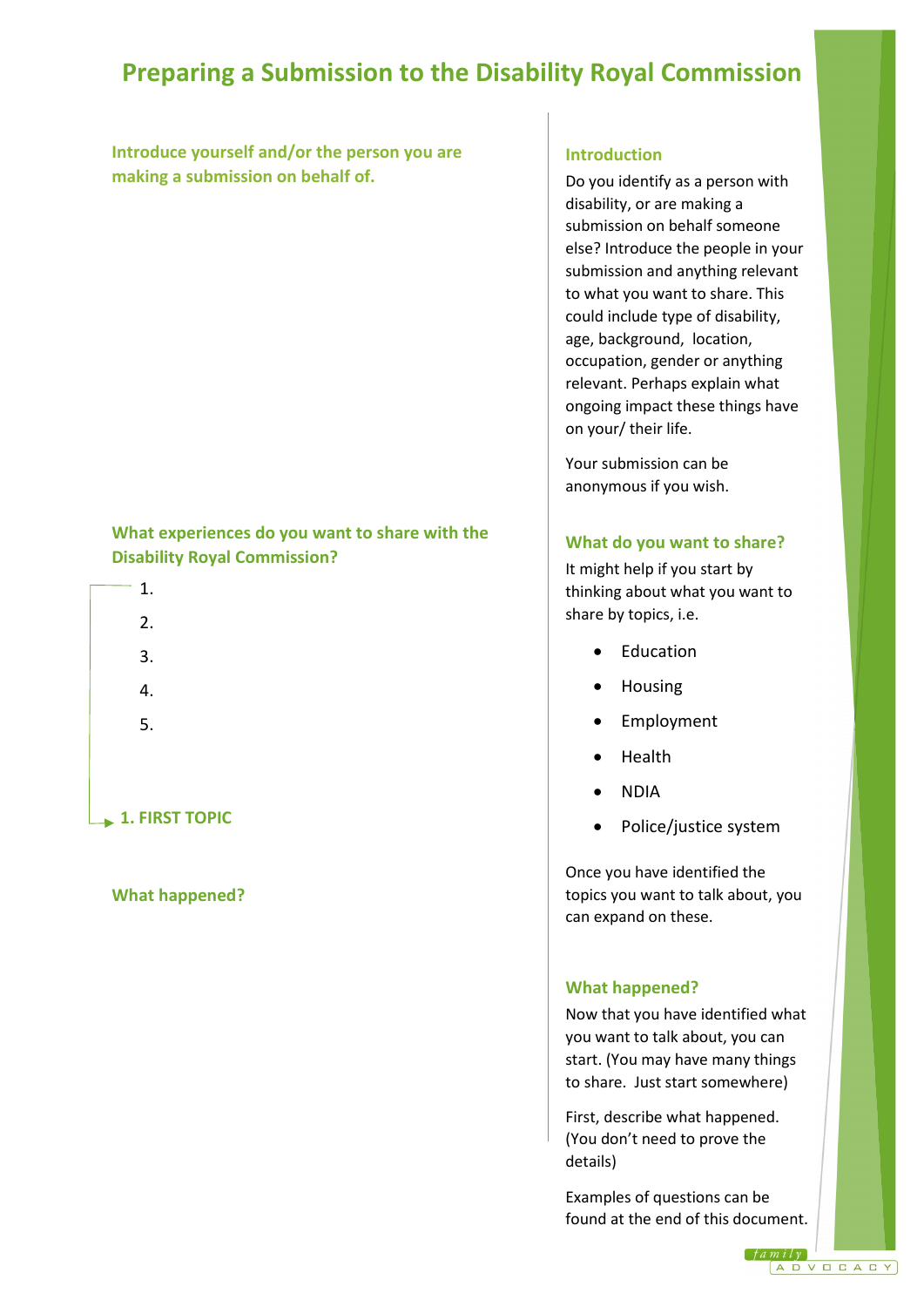#### **What was the impact?**

Now that you have explained your experience, discuss how this experience impacted you/the person with disability.

After what happened how did you feel?

Were there long-term results either good or bad?

Did the experience support the independence of the person with disability?

# **Reporting what happened**

Have you told anyone else about your experience? Who did you tell and did the person you reported your experience to do anything in response?

The Commission is particularly interested in hearing what happens to reports and how well investigations and governments and organisations respond to these reports.

### **Suggestions for improvement**

What are your thoughts on how your experience could have been prevented, improved or dealt with better?

# **What was the impact on you/the person with disability?**

# **Did you tell anyone about this/these experience(s)? What was the response?**

**How could this experience have been better?**

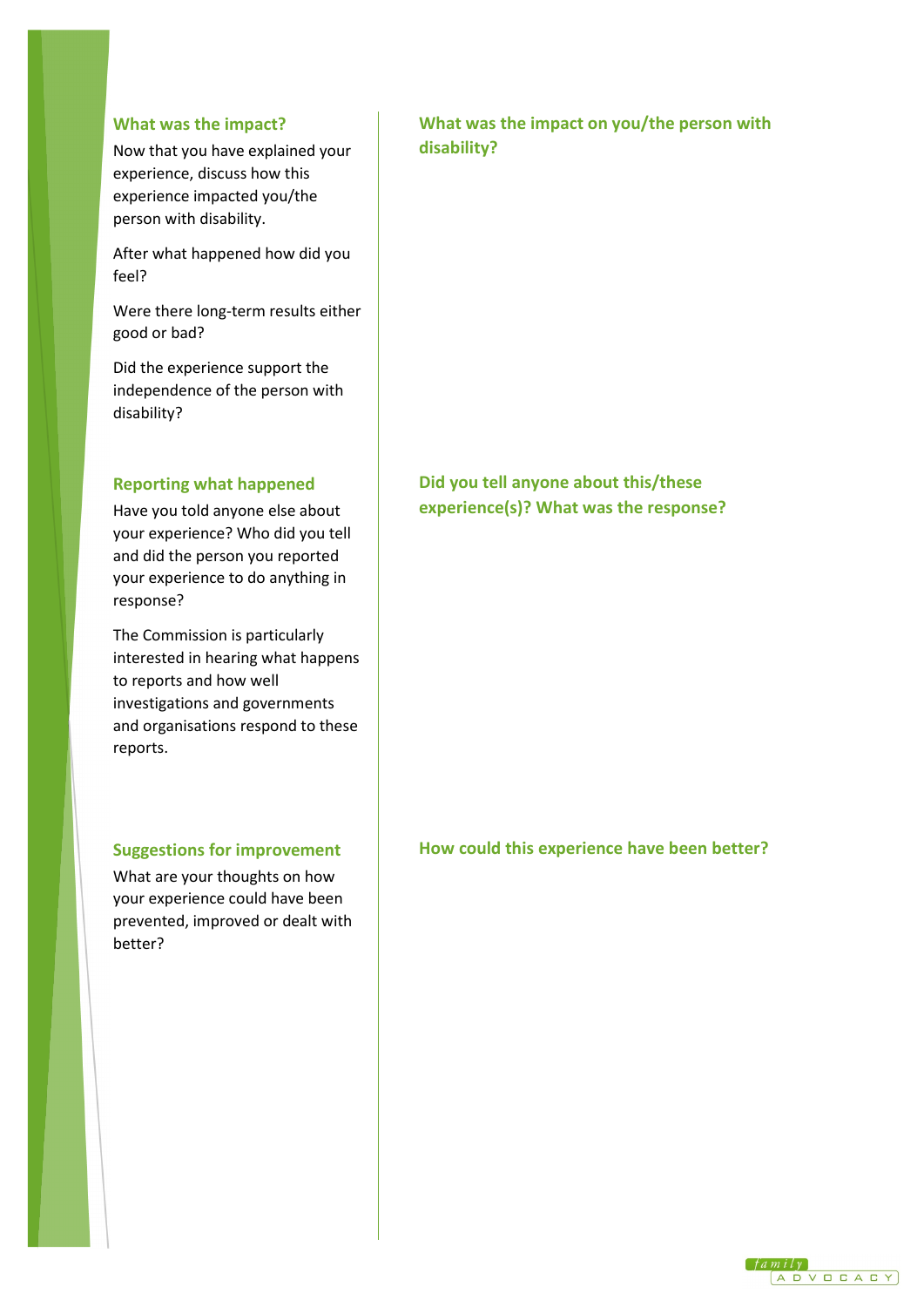# **What changes need to be made to better support people with disability?**

#### **Recommendations for change**

What suggestions would you like to share that you think would better support people with disability?

What should have happened in the situation you described?

What could have been done and wasn't?

How could the good in this experience be multiplied so others could benefit?

## **What you are hoping these changes will achieve?**

**If that's all you want to share at this time you can stop here.**

# **Why change needs to be made?**

Why are you making these suggestions for change? What are you hoping this change would mean for people with disability in Australia?

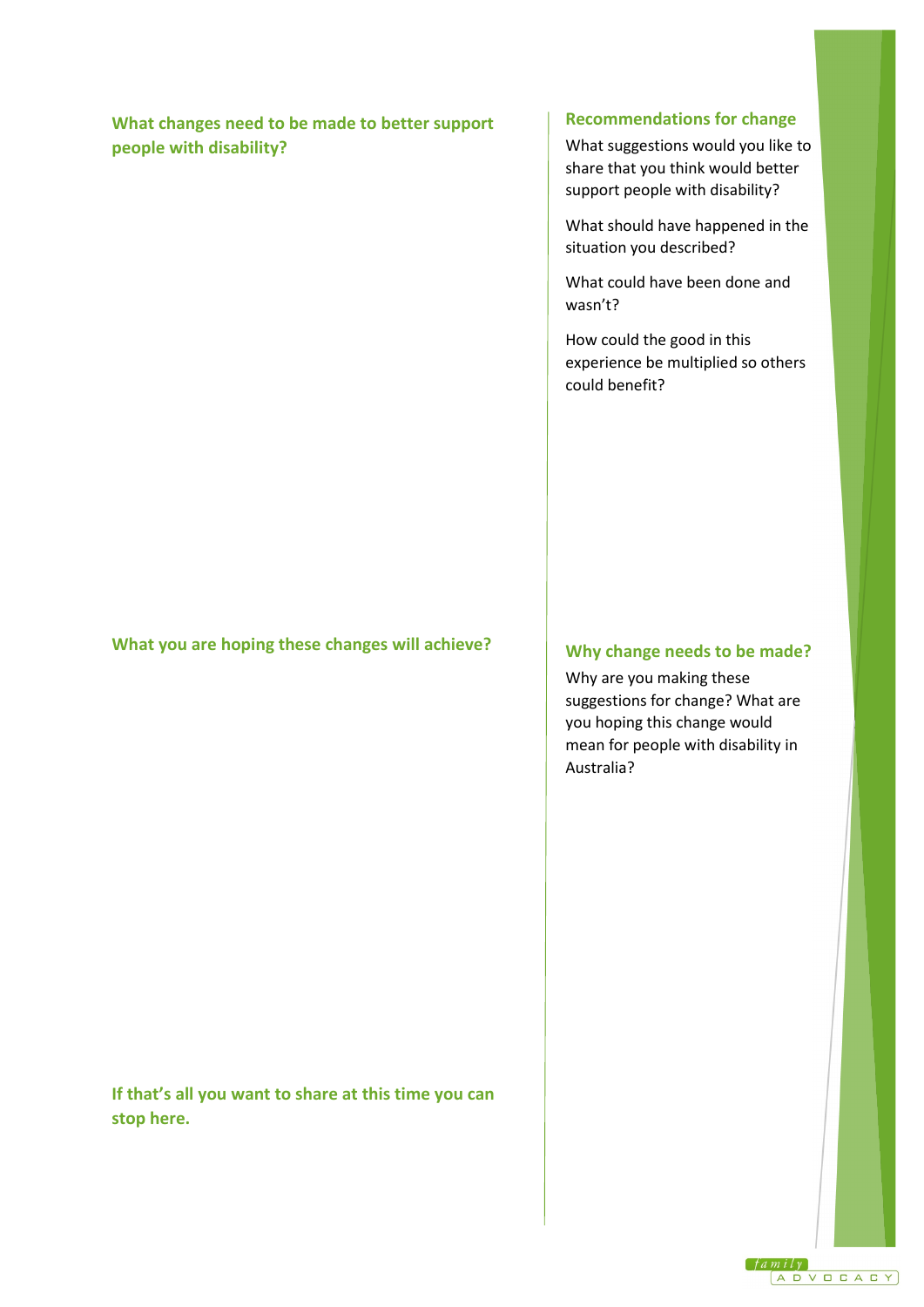You can describe different experiences in the same submission or you can share them separately.

You can make as many submissions as you like. You can choose to link them together by using your name of an alias or username. You can make one or all of them anonymously

#### **What happened?**

First, describe the incident that happened.

Examples of questions can be found at the end of this document.

#### **What was the impact?**

Now that you have explained your experience, discuss how this experience impacted you/the person with disability.

## **2. SECOND TOPIC**

**What happened?** 

**What was the impact on you/the person with disability?**

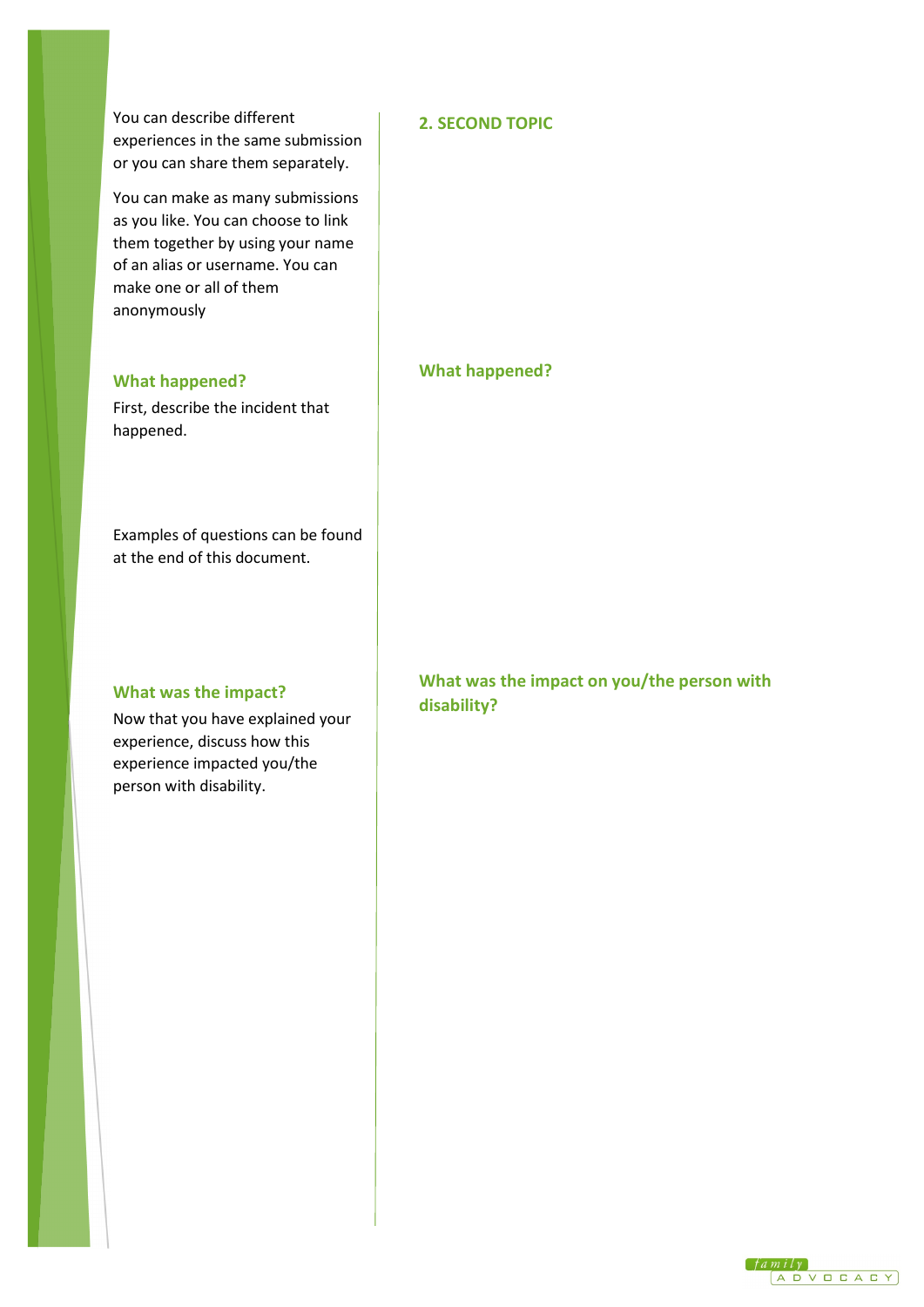# **Did you tell anyone about this/these experience(s)? What was the response?**

#### **How could this experience have been better?**

# **Reporting what happened**

Have you told anyone else about your experience? Who did you tell and did the person you reported your experience to do anything in response?

## **Suggestions for improvement**

What are your thoughts on how your experience could have been prevented, improved or dealt with better?

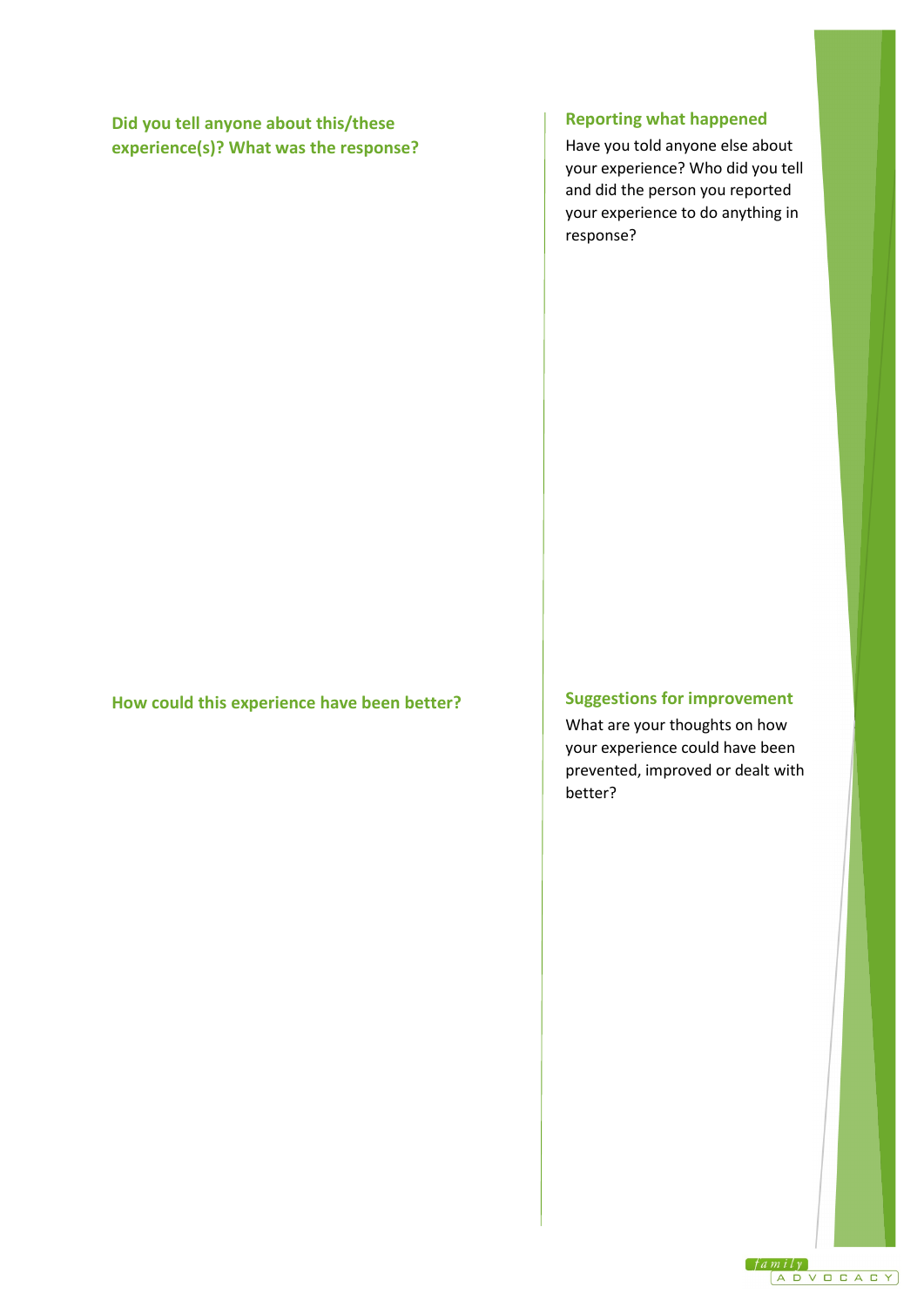# **Recommendations for change**

What suggestions would you like to share that you think would better support people with disability?

**What changes need to be made to better support people with disability?**

### **Why change needs to be made**

Why are you making these suggestions for change? What are you hoping this change would mean for people with disability in Australia?

**What you are hoping these changes will achieve?**

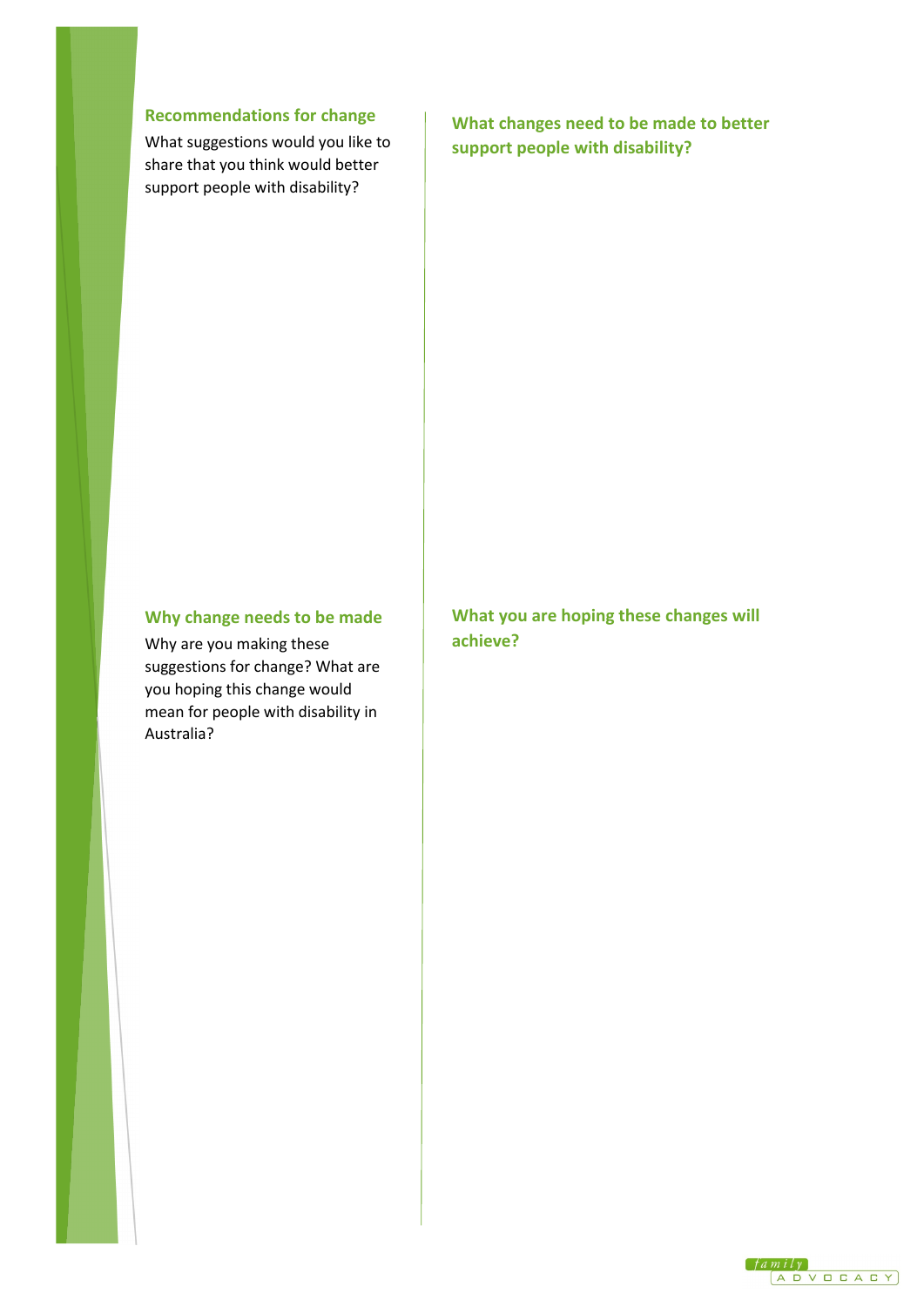# **Some questions that may help you with the '***What Happened'* **section of your submission:**

Some people find it helpful to use questions to come up with what they want to share with the Disability Royal Commission. Below are some general questions on the topics of education, employment, support staff, segregated settings and the NDIS. You may find it useful to answer all, some or none of the questions.

We can also tailor questions just for you. For individualised questions, please contact Family Advocacy on 9869 0866.

### **Education:**

- What sort of schools has the person with disability been enrolled in?
- Was the person with disability in a mainstream classroom?
- Did you feel that the person with disability was receiving a safe, quality and inclusive education?
- Was the person with disability ever excluded from school?
- Did the person with disability ever experience violence, abuse, neglect or exploitation at school?
- What was your perspective on the person with disability's experience?
	- o Did you feel their needs were being met?
	- o Did you feel that their personal health and wellbeing was looked after?
	- o Did they have good access to the full curriculum?
- Did you feel that you could communicate properly with the staff? And did you feel that the staff listened to you?

### **Employment:**

- Has the person with disability experienced any barriers in finding or keeping a job?
- Were reasonable adjustments made for the person with disability to engage in employment?
- Has the person with disability ever experienced violence, abuse, neglect or exploitation in an employment setting?

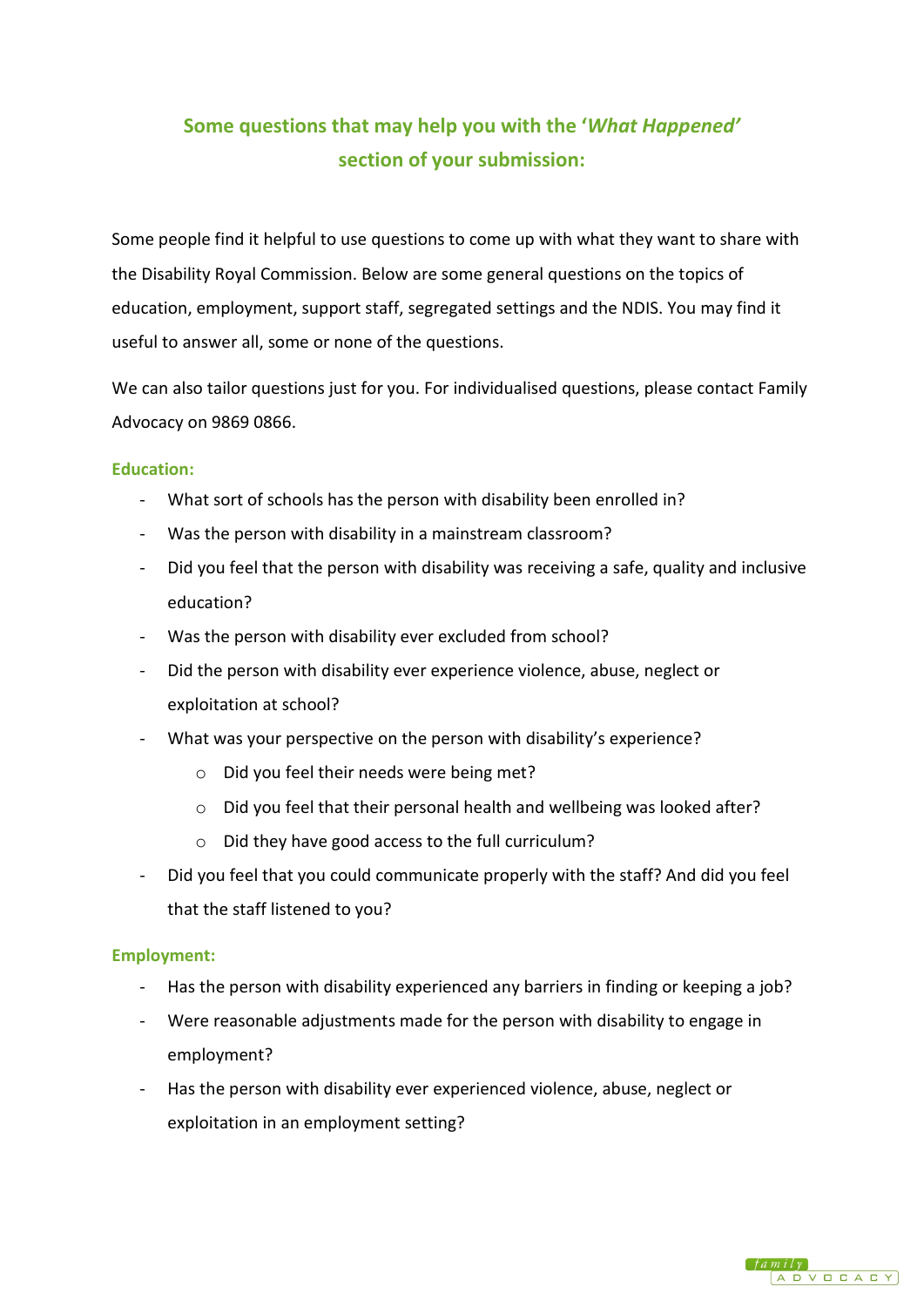- How much does the person with disability earn from their employer? Is it different from what someone without a disability would earn for the same work?
- Are the current employment programs and supports for people with disability effective?

# **Segregated Settings (such as group homes or disability facilities):**

- What kind of group homes/disability facilities has the person with disability lived in?
- What is your opinion of the quality of life for people with disability in these settings?
- Did the person with disability ever experience violence, abuse, neglect or exploitation in these settings?
- Was the person with disability's needs being met in this setting?
- Was their personal wellbeing being looked after?
- Was there good communication between the person with disability and their family members and the staff?
- Did you feel it was your own home? To have visitors, choose your times for meals, have hobbies and leisure time….

### **Support staff:**

- How many support workers has the person with disability had?
- Has the person with disability ever experienced violence, abuse, neglect or exploitation?
- Was the person with disability's needs being met?
- Was their personal wellbeing being looked after?
- Do Support staff communicate well with the person with disability and their family ?
- Who chooses the staff that support? Does the person with disability have a choice in times and types of support?
- Is there good communication between the support people and the person they are supporting?

#### **NDIS:**

- Has the person with disability had difficulty accessing NDIS?
- Has the person with disability's NDIS plan changed?
- Is the allocated NDIS funding enough to cover the required supports?